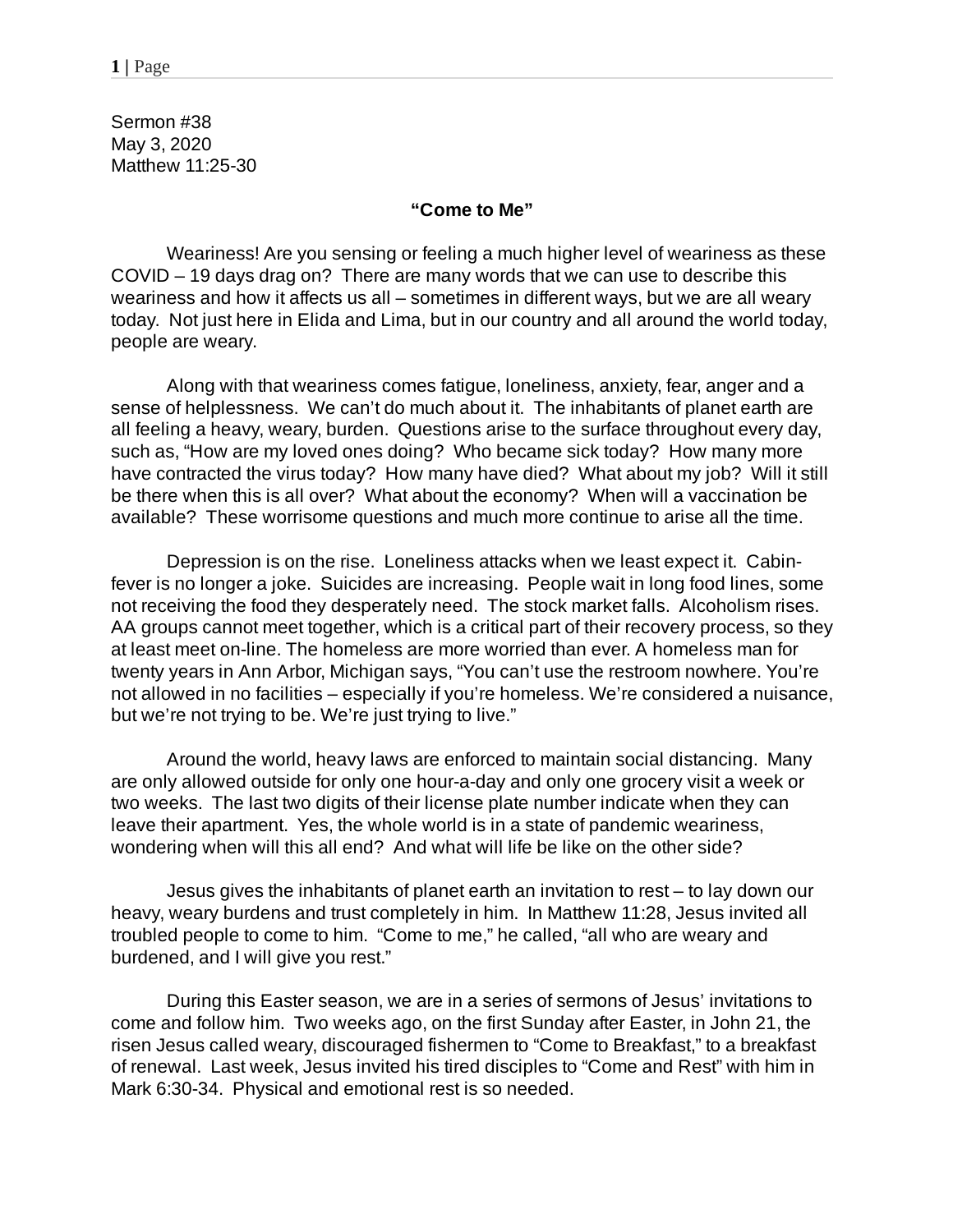Today, in Matthew 11:28, his invitation is simply, "Come to Me." This call is a little deeper, involving much more than physical rest, as important as that is. But what does it involve? Is it just a little something to help us through a heart-wrenching pandemic? Yes, it certainly helps now. But does it go further and deeper? There are two parts to this warm invitation with two promises as well, along with two affirming descriptions of who Jesus is. And it's for everyone who accepts his invitation.

I. Invitation: Come to Jesus

Just as last week, the invitation begins with the imperative, "come." This is an invitation. This calls for an active response of the will. In Isaiah's passage that Rachel read earlier, the invitation to "come" is given four times; it's given to needy people as well. And it's given to those who truly want to live and know the Lord.

Now, back in Matthew 11, let's begin with the context. Why did Jesus give this type of invitation at this point? What's going on in the story line?

In Matthew 11, Jesus and his disciples are in a small town in Galilee, where Jesus is teaching and preaching (v. 1). We could say that his message is all about wisdom. He refers to John the Baptist's actions being different from his own, but each had a purpose, but people did not recognize those purposes (v. 18, 19). Their actions seemed opposing, and yet wisdom proved their actions of ministry right in both cases.

Then Jesus continues preaching by pronouncing woe and destruction to the cities who refused to repent – nearby cities such as Chorazin, Bethsaida and Capernaum (v. 20-24). They did not follow the way of wisdom and thus, judgement day would be more unbearable for them than for Sodom on the day of judgment.

All of that would have shocked his audience, but before they become angry, Jesus tells them the real recipients of wisdom. The contrast is between the wise and the learned, who actually do not have a clue about what Jesus is doing or the way of wisdom, but little children do – that is the innocent, and all who follow Jesus wholeheartedly with meek and humble hearts, not just the children. These innocent children and humble people are the ones who truly know Jesus and his way of wisdom. And no one can come to the Father, but only through Jesus and his humility.

And thus, the call comes – to all. "Come to me, all [emphasize] who are weary and burdened." That is those who are weighed down by the burdens of this world, weighted down by the cities of human power, and the wise and the learned who make life unbearable for others. Jesus is turning the tables upside down here. His invitation comes to the weary and the downtrodden. And his promise is this:

Ib. Promise: "And I will give you rest."

Here is that same compound Greek word that we saw last week. *Anapauso*, the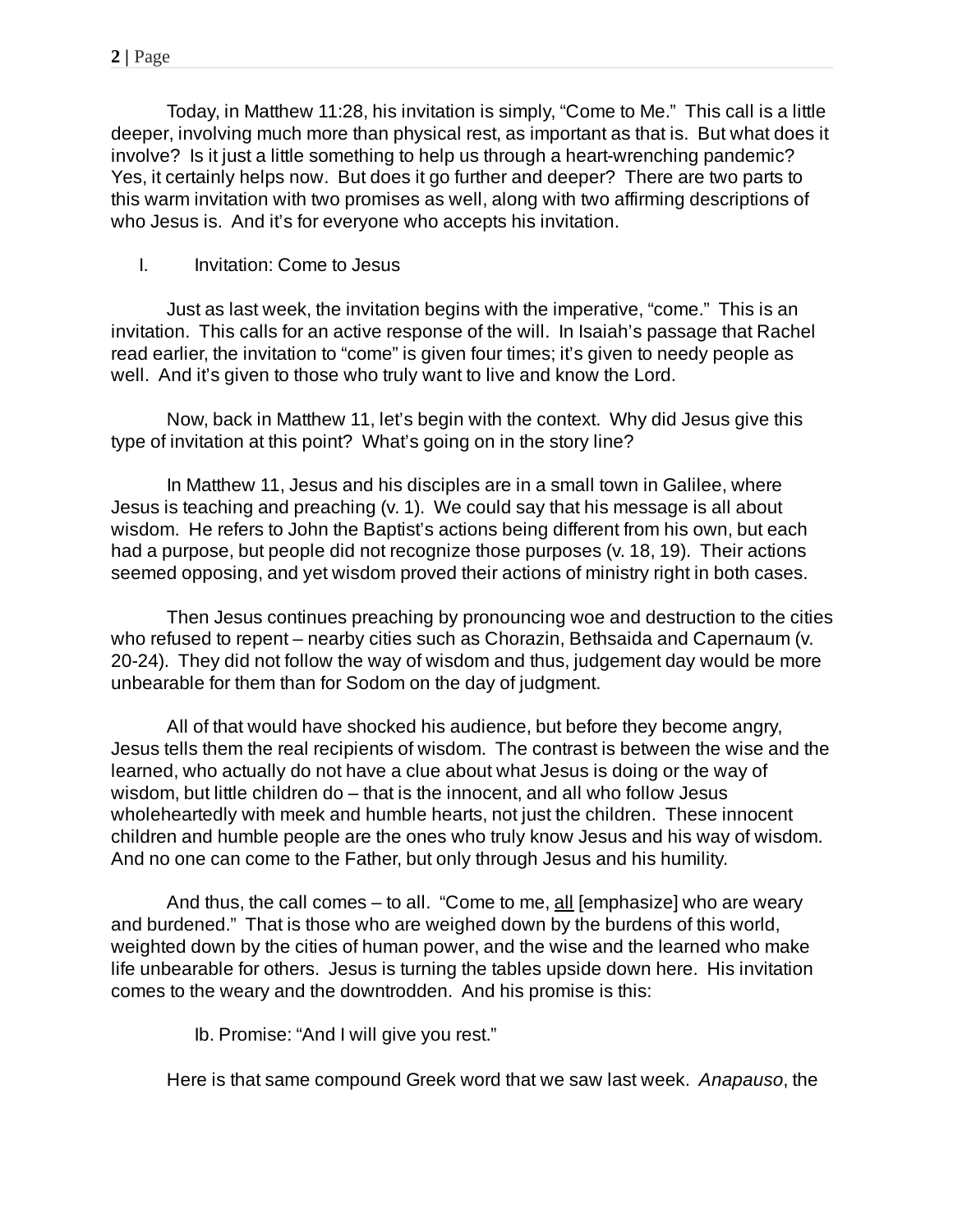prefix "*ana"* meaning "each one" or "each group" and root, "*pauso"* meaning "to pause," "to cease," to "stop." And the rest here is more than just the physical, as we saw last week, but it is spiritual, on-going in this life and even more for the life to come. This is the "rest" as in drinking living water, that which quenches the soul. Jesus would offer that to the woman at the well in John chapter four. And here he is offering the same thing – the living water of rest, spiritual nourishment.

Now, let's come back to our situation today. Even in or especially in a time of a pandemic that cause much weariness and unease, we need to remember the condition of our souls. Perhaps, that is when we reflect on it even more. When we are sick and closer to death's doorstep, we tend to see our spiritual need more. Maybe that's the main reason why we are so weary. So, I ask you today, "How is it with your soul?" And I ask myself the same question. "How is it with my soul?" John Wesley asked that of his preachers and congregants in the early days of Methodism. We need to keep asking that of ourselves today. "How is it with my soul?

The standard, the goal is set for us in the description of Jesus.

Ic. description: "…for I am gentle and humble in heart."

Jesus shows the way. He is the way – the way of wisdom and life, which is gentleness and humility. Take hold of him today. Respond affirmatively to his invitation and you will find his gentle, humble spirit. In that way, you and I both cease to be weary and tired. Yes, rest is much more than physical. It is a spiritual reality in Jesus. Let Jesus comfort your weary soul!

There is a second part to this all-inclusive, warm invitation, a second imperative.

II. Invitation: Take his yoke upon you.

Jesus goes on to invite his audience again, "Take my yoke upon you and learn from me." What does he mean by the yoke? A yoke was a device that held two animals together, such as two oxen, enabling them to produce the work together in tandem and do better than just one animal alone. It became a metaphor used throughout the OT, mostly in a negative connotation to indicate a harsh rule over another group of people. But here Jesus uses it in a positive sense. An unlearned animal was usually teamed with an experienced one. Thus, the neophyte, the newer one could learn from the welltrained, experienced animal.

We, the untrained neophytes, once we say "yes" to follow Jesus, we are teamed with his yoke, the best yoke possible. We are trained by the master himself in his yoke. And what's the promise for following the yoke of Jesus?

IIb. Promise: "You will find rest for your souls."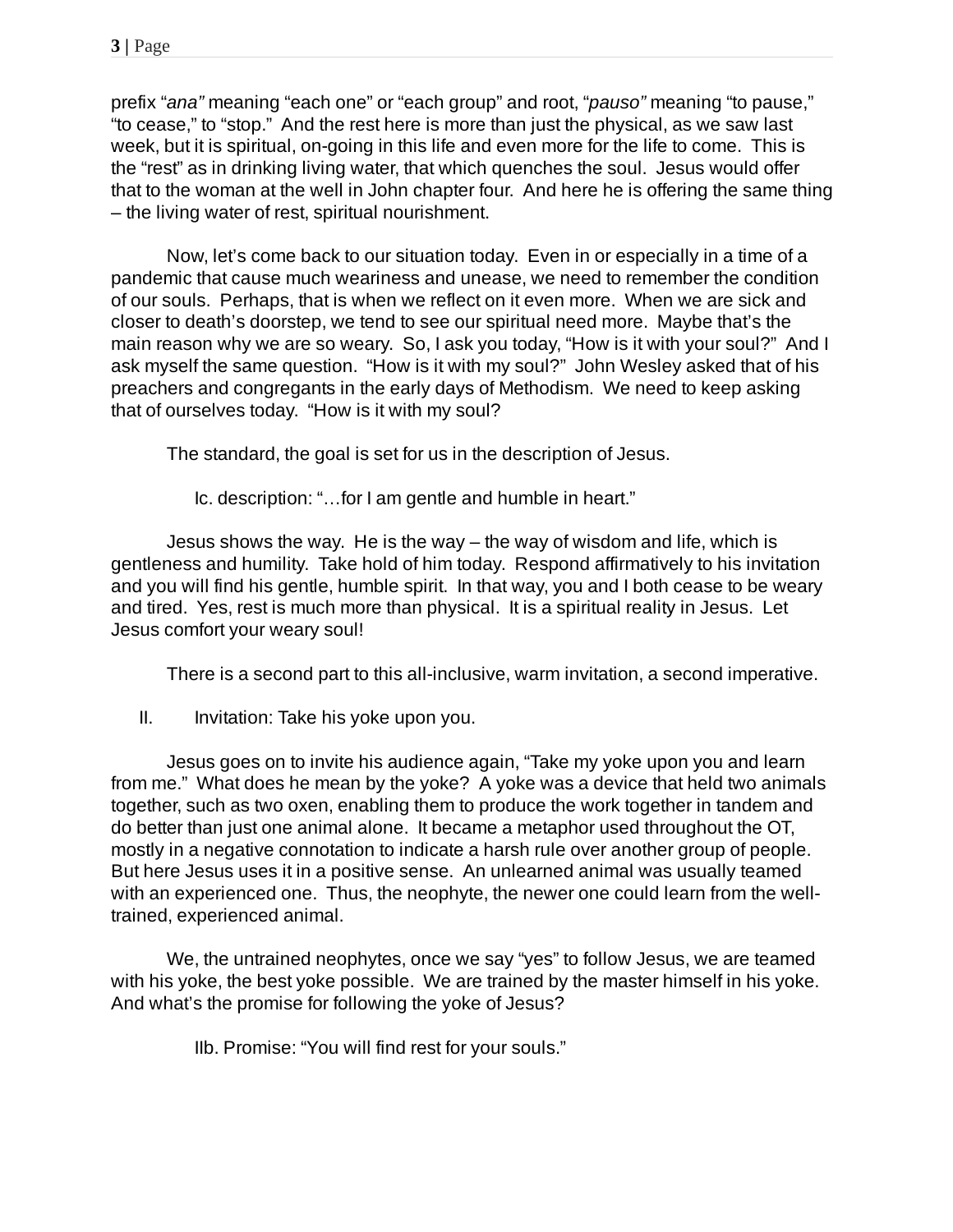There is that word rest again. Once again, this rest is more than physical rest as we saw last week. This is "rest for your souls." So, all are invited to rest, to take an *anapauso*. Each one pause or stop your weariness and follow the yoke of Jesus. And what is the description of this yoke? Jesus lovingly asserts:

IIc. Description: "For my yoke is easy and my burden is light."

Are you tired of the weariness of this world? …the burdens of every-day life? … whether in a pandemic or not? Put your head in the yoke with Jesus and lighten your burden today. There is no other way to truly do that. No amount of physical rest will ever substitute, as important as that is. This is spiritual rest. This is wisdom. Only the humble and the meek can truly find this way. The wisdom of this world cannot find it. O Chorazin, o Bethsaida, o Lima, o Elida, repent and follow the way of the master, Jesus. Put your head in his yoke and truly live.

"But wait a minute," you say, "I still have a question." Jesus says that his way is easy, and his burden is light. What did he really mean by that? Does he mean that if we follow him that all life will be wonderful and full of happiness and prosperity all the time? Will everything be as we want it? Just put my head in Jesus' yoke and he'll lead me to all the wealth and all the pleasures every day. Is that what he means?

Don't forget that Matthew also records another sermon from Jesus in chapter 5, where the same Jesus says to his disciples, "Blessed are you when people insult you, persecute you and falsely say all kinds of evil against you because of me." "Oh no, persecution," you say. "I didn't sign up for that part. Please take this yoke off me now."

So, apparently Jesus has something else in mind than a life of much prosperity and pleasure. His yoke that is easy, but it is not always pleasurable. Maybe his rest does not depend on circumstances. Maybe his rest is with us even when we are persecuted – even when we are enduring a world-wide, scary pandemic. Perhaps resting in his yoke is much more than how we feel at any moment and more about wisdom. Maybe it is more about following him, doing his will, repenting of our sins and living in his freedom from sin. And certainly, it is more about doing his will and completing the purpose, the task that he has set for us to do in this world.

A tourist once observed Mother Teresa ministering to lepers in Calcutta, India. "Sister," she said boldly, "I would not do what you are doing for a million dollars." "Neither would I," replied Mother Teresa. "Neither would I for a million, but I gladly do it for Jesus." "I gladly do it for Jesus." The work may not be easy or even desirable, but his yoke is easy, and his burden is light. Doing it for Jesus makes all the difference.

John Meares felt a call to inner-city ministry. It was not an easy task. There was much to do and many a sleepless night. It was difficult and sometimes frightening, but he stayed, because he said, "God gave me a vision for the inner city. God called me there. I dedicated my life to fulfilling that dream. That's why I stayed." "That's why I